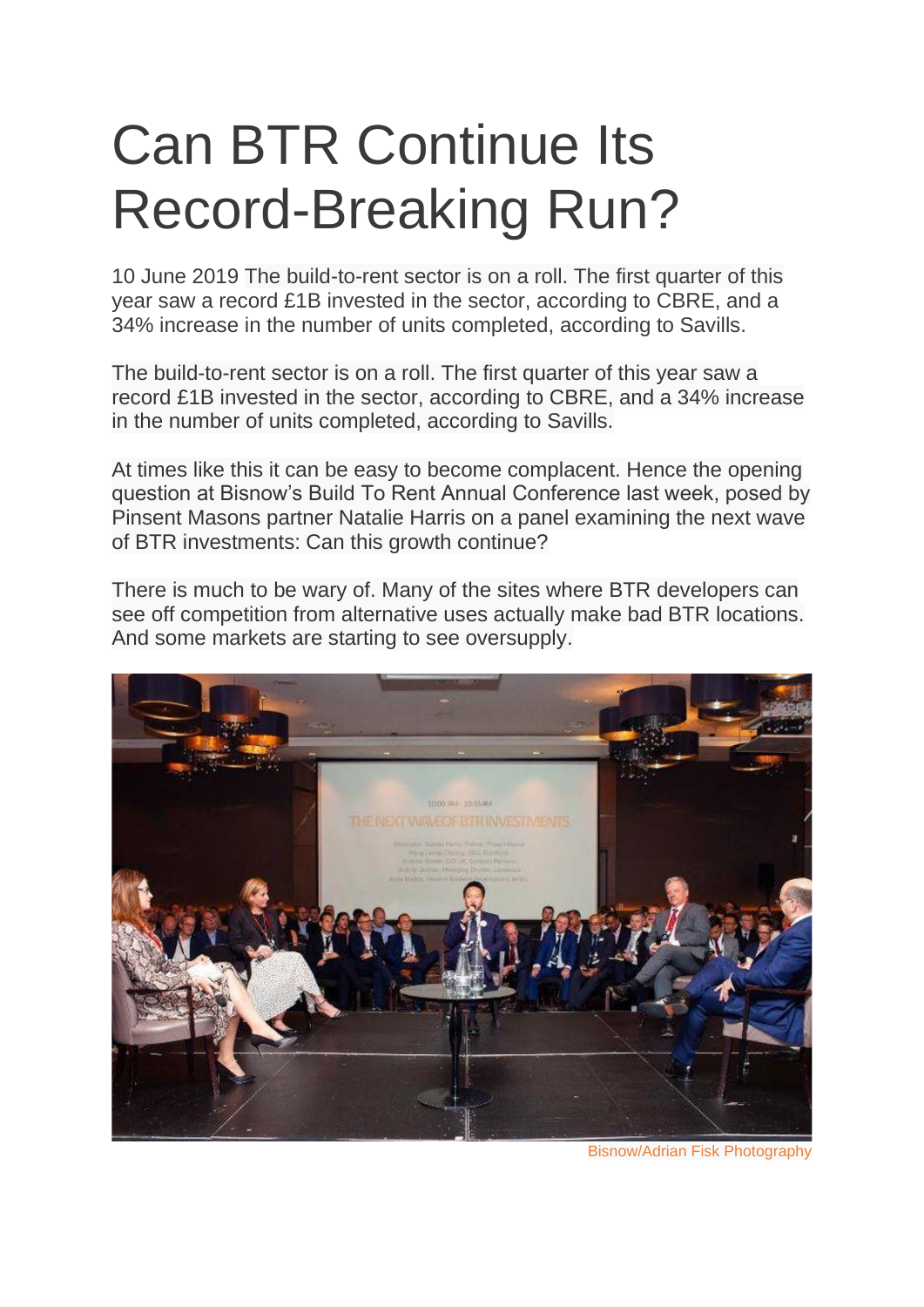But on the whole, the sector looks set for continued growth. International investors are still desperate to enter the UK. Domestic capital is also active. And the struggles in other sectors like retail are providing a previously untapped source of potential sites.

One of those hungry international firms is EcoWorld London, the Malaysian-backed developer which has forward-funded a portfolio of 1,000 apartments in London in a £400M deal.

"We are very positive on the sector, and we are looking to build our portfolio to 10,000 units over the next five years," EcoWorld London Chief Executive Heng Leong Cheong said at the event attended by 500 delegates.

There was a net redemption of 70,000 buy-to-let mortgages between Q1 2017 and Q2 2018, during which time there were just 10,000 BTR units completed, he said. Over the past two years new buy-to-let mortgage origination has dropped 40%. People still need to rent, but changes to tax laws mean mom-and-pop investors are pulling back from the market.

"That creates a vacuum, where buy-to-let landlords have vacated, and now is a prime time," he said. "We are seeing sophisticated financial institutions and managers coming in and filling that void. I don't think there is any saturation at all in the market."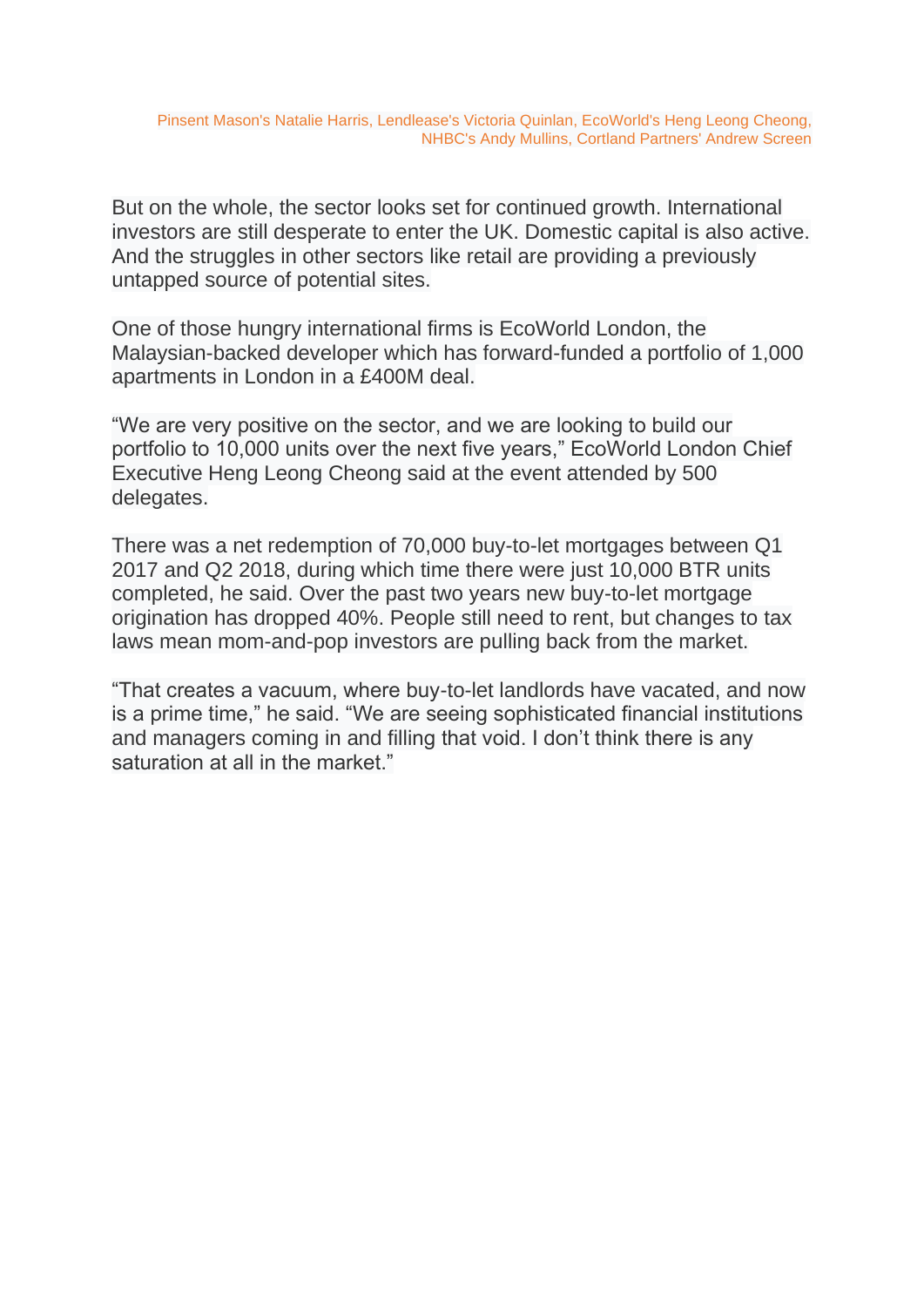

*Bisnow/Adrian Fisk Photography Ivanhoé Cambridge's Martine Philibert*

"Whether growth numbers of 34% can continue is debatable, because you are coming off a very low base, but in London we are building around half the number of new homes we need each year," said Victoria Quinlan, Lendlease managing director of investment management for Europe. "Then when you overlay issues of affordability which we are seeing in big cities around the world, we need to build more homes so they are more affordable for everyone, not just some people."

Ivanhoé Cambridge is one of the world's largest institutional investors in rented residential. In 2015 it joined up with Blackstone to pay \$5.3B for the 11,000 unit, 55-building Stuyvesant Town — Peter Cooper Village apartment complex in New York.

In London it first entered the rental residential sector by teaming up with Apollo Global Management to refinance Bruce Ritchie's Residential Land business, buying up individual units or small blocks and refurbishing them.

And Ivanhoé Senior Vice President Martine Philibert revealed it has moved into funding BTR developments — it is one of the investors funding Greystar's giant new scheme being built in Greenford in Ealing.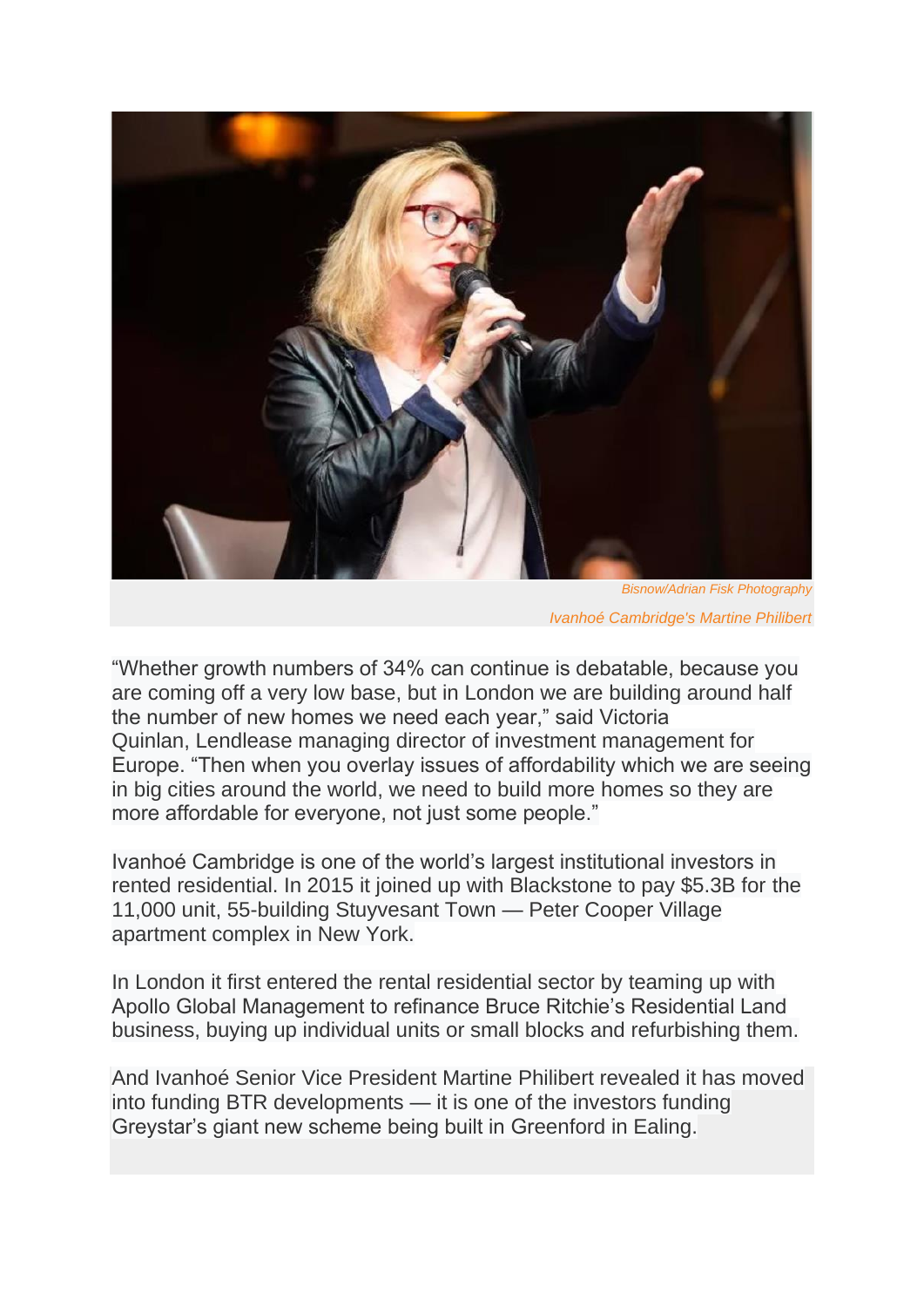

*QuadReal's Jay Kwan*

"We can do small deals where we refurbish assets and look to sell them on, a value-add strategy, but we are also looking at development where we fund schemes and look to hold them for the long term," Philibert said.

Philibert pointed out one problem for global institutions: a UK valuation system which means that BTR schemes are valued on a per-unit basis rather than as an entire building.

"That makes it very difficult for an investor who wants to own for the long term to know what their net operating income is and to measure their return," she said. "We are a mark-to-market institution, so that is very important to us."

"We don't really care about anywhere else in Europe other than the UK," Atlas Residential Chief Executive Steven Ivankovich said, highlighting the appetite of another U.S. investor, one which has been present in the UK for the past couple of years. "We more or less speak the same language, laws are friendly, and let's face it, this has been the most dynamic economy even when you take into account Brexit. We don't see the need to look to the Continent. There is plenty to do here, supply and demand are in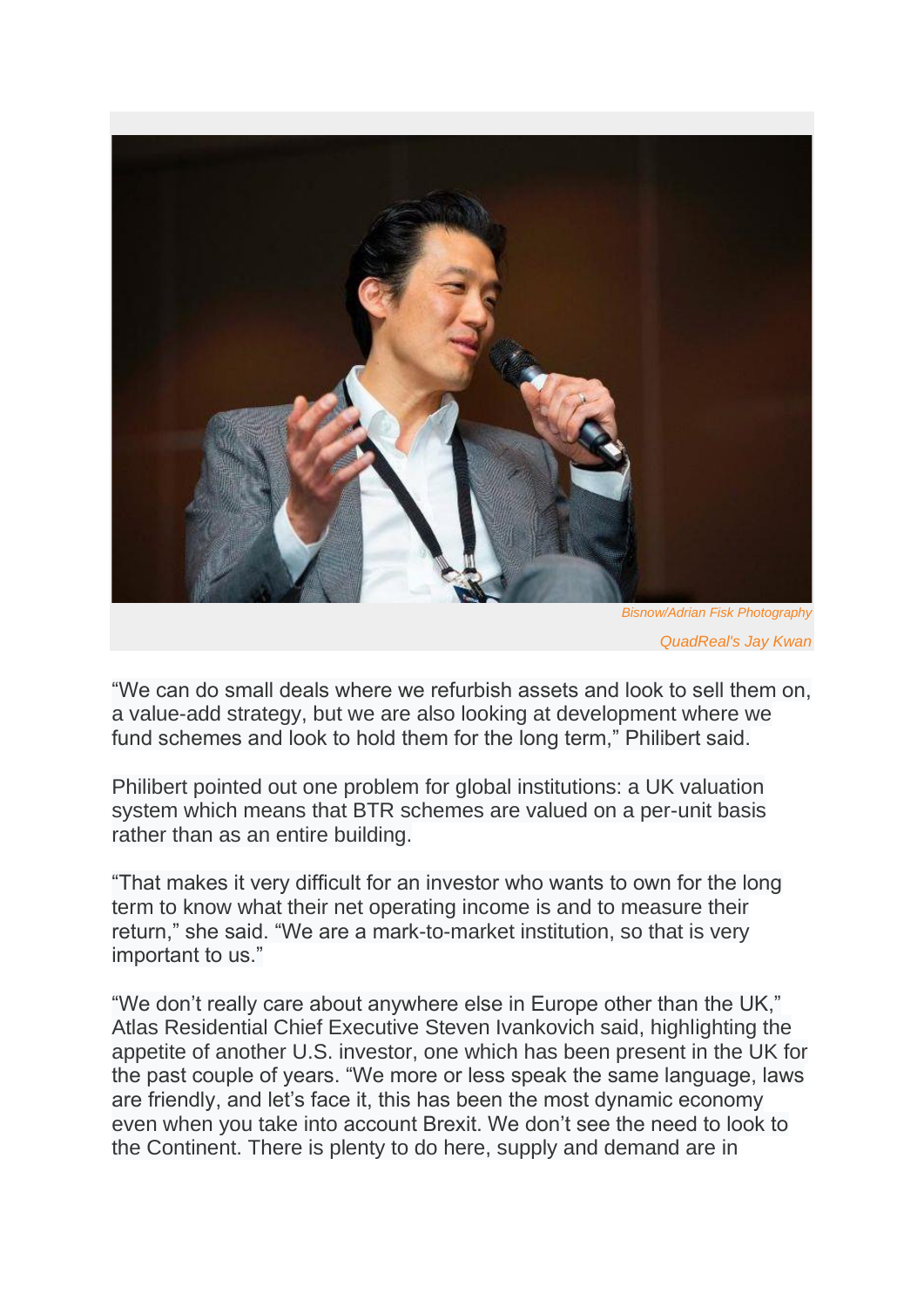balance, people need places to live. You can argue about which city, but there is no reason to be looking to Frankfurt or Paris."

Not every North American investor shared the all-out positivity of Ivanhoé and Atlas.



*Bisnow/Adrian Fisk Photography Cortland Partners' Andrew Screen*

"We have sufficient UK exposure at the moment, and we are looking across Europe and asking, where is there a need for capital, and where can we be competitive," QuadReal's Jay Kwan said. The firm has three schemes in the UK and Dublin, including one of the largest-ever single-site UK BTR schemes at Stratford, where it is funding a £675M, 1,200-unit scheme.

However, capital will flow from other parts of the world, as well as North America.

"We have a lot of Malaysian pension funds looking to enter the UK market, and the BTR sector is a good way [of] doing that," Cheong said. "The trouble is, in Asia it is not a well-known sector. People talk about the North American wall of capital coming, but when the Asian wall of capital comes, that is when things get really exciting."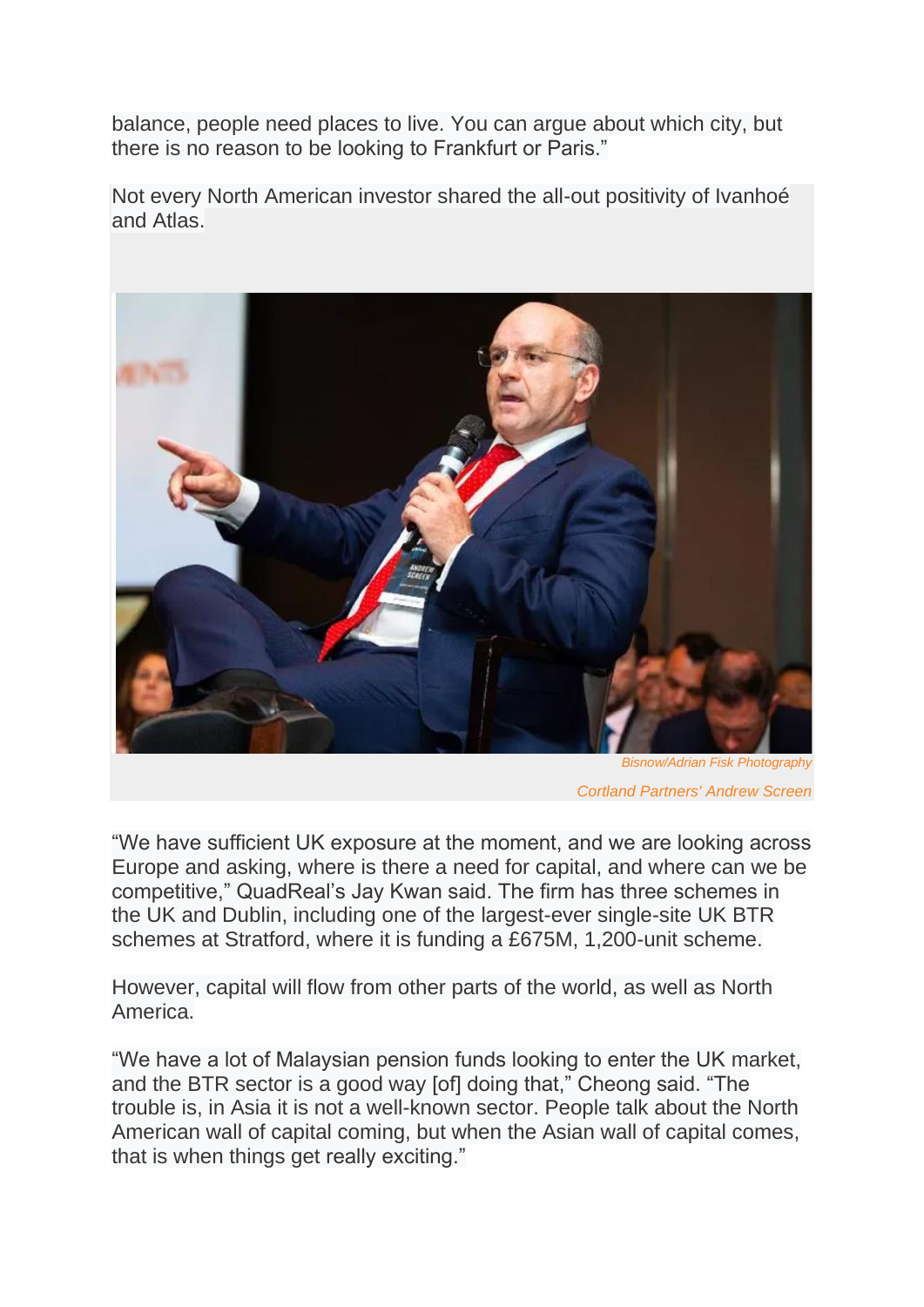Part of the problem for international investors, Lendlease's Quinlan pointed out, is that completed, operational stock is virtually nonexistent due to the new nature of the sector, and the development pipeline is only about 134,000 units in the whole of the UK, which sounds a lot, but is tiny when compared to the U.S.

Innovative joint ventures with public bodies that own land are needed to unlock good sites, she argued. But a new source of land for BTR developers is increasingly becoming available: retail schemes. "In the last six months we've started seeing a lot of opportunities to build over retail, either in town or out of town," Cortland Partners UK Chief Investment Officer Andrew Screen said. It too has an ambition to build up a portfolio of 10,000 units.



*Bisnow/Adrian Fisk Photography Homes England's Sir Edward Lister*

"Some of the stuff we're looking at we'll be building over retail, some of it we will be cutting off a bit of the parking and building there. That's because of the falling demand for retail: The big tenants aren't there anymore, and BTR provides the retail landlords with an income stream. We're another tenant: We get a piece of land to build a scheme on, and they get an income stream."